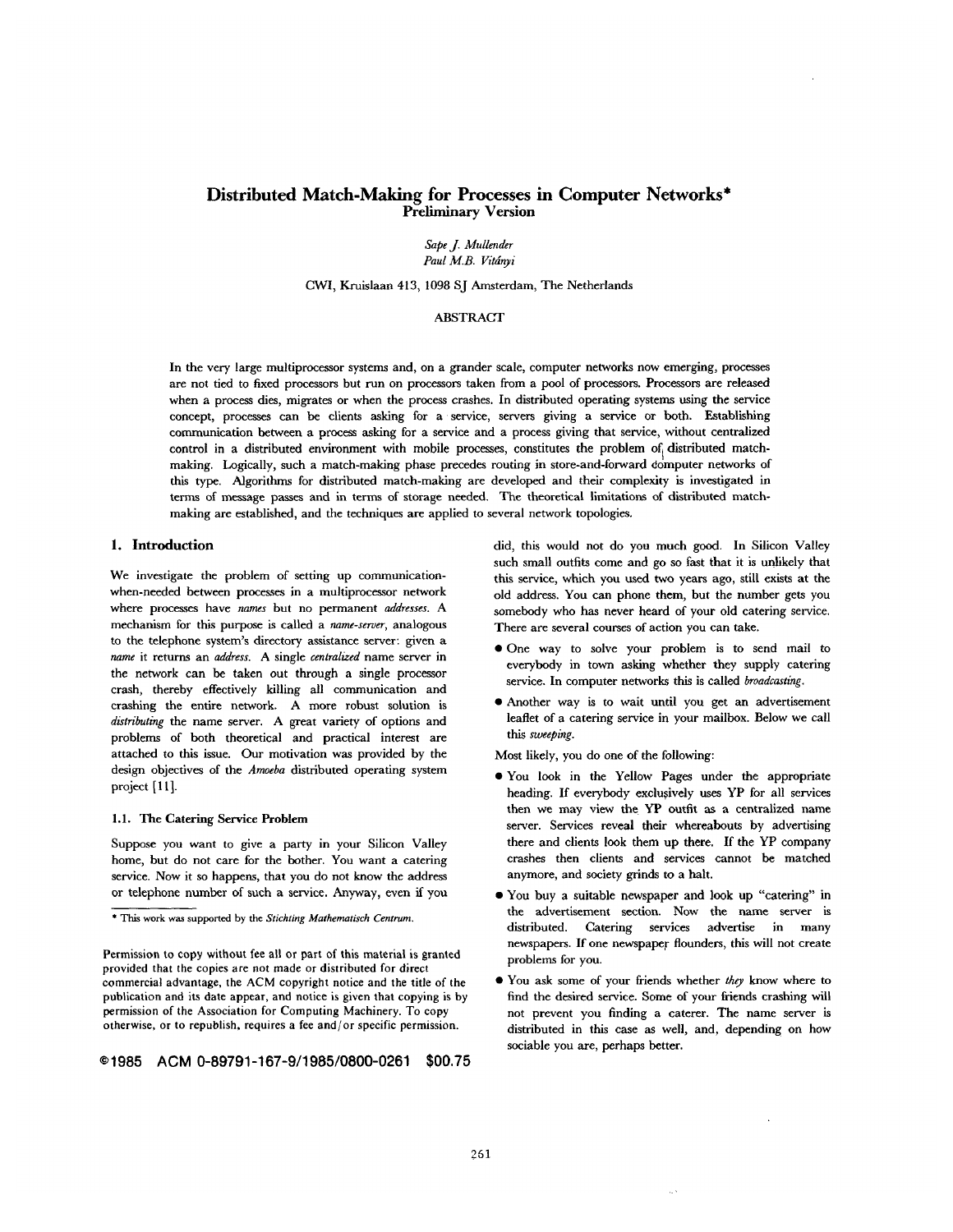Having found the address or telephone number of a catering service, you have to find a way to route your request to them. Thus, match-making between clients and services necessarily precedes routing in a mobile society. Note that the catering service, in order to execute the task you set them, may call on other services such as a car rental service. The catering service then is a client with respect to the car rental service. Clearly, everybody can be server, client or both.

#### 1.2. Multiprocessors & **Computer Networks**

New generation computers must be fast, reliable, and flexible. One way to achieve this is to build them from a small number of basic processor-memory modules that can be assembled together to realize machines of various sizes. The use of multiple modules can make the machines not only fast, but also achieve a substantial amount of fault tolerance. The primary difference between machines should be the number of modules, rather than the type of the modules. In principle, any of these machines can be gracefully increased in size to improve performance by adding new modules or decreased in size to allow removal and repair of defective modules. The software running on the various machines should be in essence identical. It should be possible to connect different machines together to form even larger machines and to partition existing machines into disjoint pieces when necessary, all in a way transparent to the user level software. When a user has a heavy computation to do, an appropriate number of processor-memory modules are temporarily assigned to him. When the computation is completed, they are returned to the idle pool for use by other users. Note that in this view a *computer network* is essentially such machine on a grand scale.

Software design for these new machines can advantageously be based on the *object model.* In this model, the system deals with abstract *objects,* each of which has some set of abstract *operations* that can be performed on it. At the user level, the basic system primitive is performing an operation on an object, rather than such things as establishing connections, sending and receiving messages, and closing connections. For example, a typical object is the file, with operations to read and write portions of it. The object model is also known under the name of "abstract data type" [6]. A major advantage of the object or abstract data type model is that the semantics are inherently location independent. The concept of performing an operation on an object does not require the user to be aware of where objects are located or how the communication is actually implemented. This property gives the system the possibility of moving objects around to position them close to where they are frequently used. Furthermore, the issue of how many processes are involved in carrying out an operation, and where they are located is also hidden from the user.

### 1.3. The Service Model

It is convenient to *implement* the object model in terms of clients (users) who send messages to services [10]. A service is defined by a set of commands and responses. Each service is handled by one or more server processes that accept messages from clients, carry out the required work, and send back replies.

As an example, consider a *file server.* The design must deal with how and where information is stored, how and when it is moved, how it is backed up, how concurrent reads and writes are controlled, how local caches are maintained, how information is named, and how accounting and protection are accomplished, The internal structure of the service must be designed: how many server processes are there, where are they located, how and when do they communicate, what happens when one of them fails, how is a server process organized imemally for both reliability and high performance, and so on. A server can itself be client to another service. The possible hierarchy of services is the strength of the model:

| humar | terminal | command       | query  | data |
|-------|----------|---------------|--------|------|
| user  | server   | interpreter L | server | base |
|       |          |               |        |      |

A crash of the database server, will be detected by the query server, which must then try to recover from it. The query server can retry the request, it might rephrase a query to get the answer from another database server, and as a last resort, it can report failure to its client, the command interpreter. In this way the human client at the top of the hierarchy gets to cope only with irrecoverable errors and crashes in the system.

More precisely, *Services* are offered by a number of *server*  processes, distributed over the network. *Client* processes send *requests* to services; the services carry out these requests and return a *reply.* Essentially, every job in the system is executed by a dynamic network of servers executing each other's requests. So a process can be a client, a server, or both, and change its role dynamically. New services can be created by installing server processes for them. Services can be removed by destroying their server processes (or by making them stop behaving like a server, i.e., by telling them to stop receiving requests). Server processes can be migrated through the network, either by actually moving the process from one host to another, or only in effect, by destroying the server process in one host and creating another one in a different host at the same time. A specific service may be offered by one, or by more than one server process. In the latter case, we assume that all server processes that belong to one service are equivalent: a client sees the same result, regardless which server process carries out its request. A process resides in a network *node.* Each node has an *address*  and we assume that, given an address, the network is capable of routing a message to the node at that address. A service is identified by its *port.* A port uniquely names a service. We shall therefore also refer to a service by its port. Ports give no clue about the physical location of a server process.

# **1.4. The Problem of Match-Maklng**

**Before a** client can send a request to **a server** which provides the desired service, the client has to locate that server. The problem of effncient *routing* arises at a later stage; first the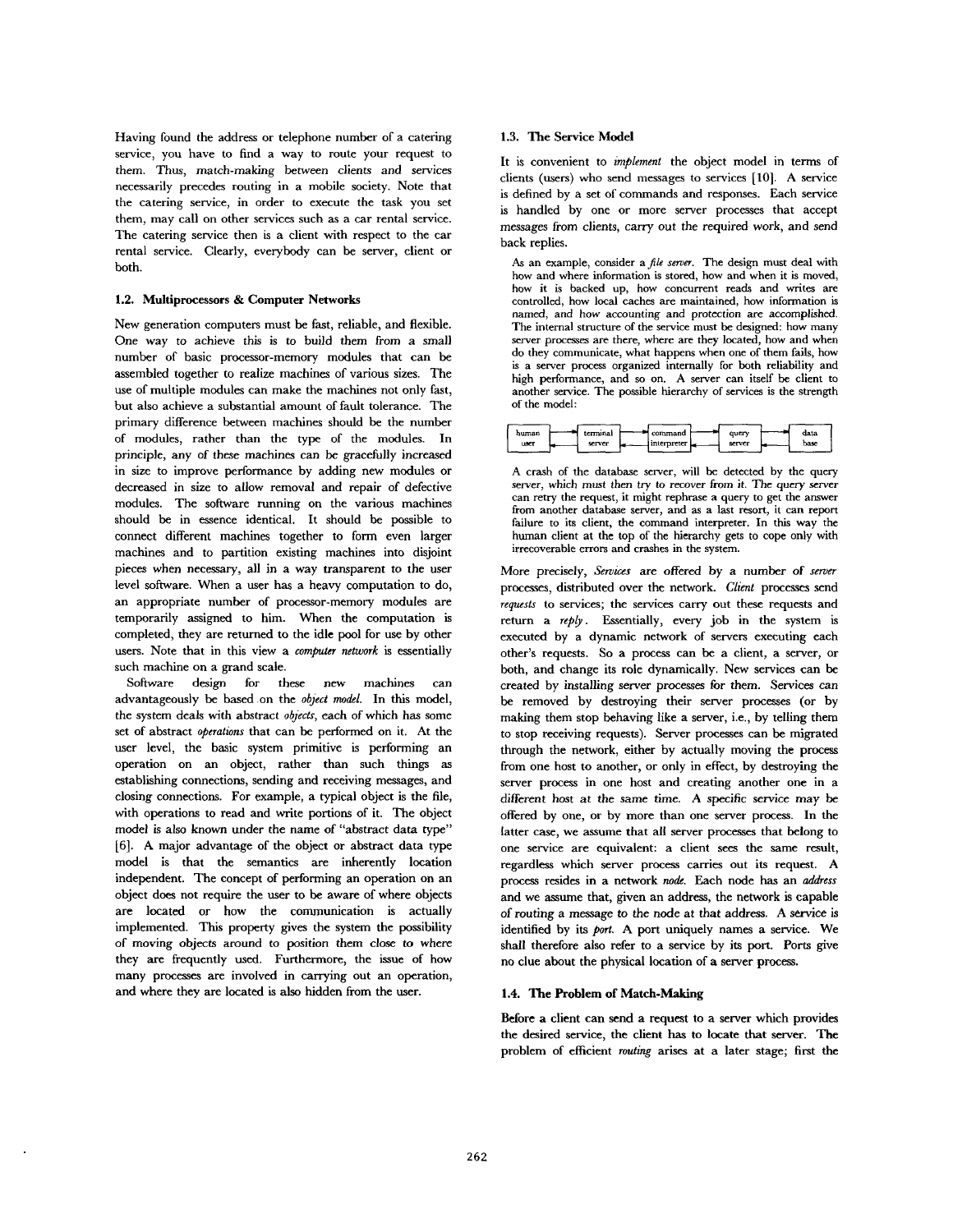address of the destination has to be found in a *match-making*  phase. We can view match-making as yet another service in the system, be it the *primus inter pares.* Thus, we need to implement a *name server* to serve a connection between client process and server process.

*A centralized* name server must reside at a so-called *wellknown address* which does not change and is known to all processes. (Clearly, the name server cannot be used to locate itself.) When the host of the name server crashes, the entire network crashes. This solution also causes an overload of messages in the neighborhood of the host.

When clients *broadcast* for services with "where are you" messages, we have an example of a *distributed* name server. This solution is more robust than the centralized one. But in large store-and-forward networks, where messages are forwarded from node to node to their destination, broadcasting is considerably more costly than sending a message directly to its destination. Broadcast messages are sent to every host, while point-to-point messages need only pass through the hosts on the path between client and server. Conventional broadcast methods for locating services need a minimum of  $\Omega(n)$  message passes to do the broadcast (e.g., via a spanning tree [2]).

We investigate realizations of name servers in the entire range between centralized and distributed forms. The efficiency of solutions is measured in terms of message passes and local storage. It appears that, in many n-node networks, very efficient distributed match-making between processes can be done in  $O(\sqrt{n})$  message passes, by using limited numbers of point-to-point messages.

# 1.5. Locate Algorithms

In all cases, the method used to locate a port is the following: A server process  $s$  located at address  $A$ , and offering a service identified by a port  $\pi$ , selects a collection  $P_s$  of network nodes and *posts* at these nodes that server s receives requests on port  $\pi$  at the address  $A_s$ . Each of the nodes in  $P_s$ stores this information in a cache for future reference. When a client process  $\epsilon$  located at address  $A_{\epsilon}$  has a request to send to  $\pi$ , it selects a collection of network nodes  $Q_c$  and *queries* each node in  $Q_c$  for the address of  $\pi$ . When  $P_s \cap Q_c \neq \emptyset$ , the node(s) in the intersection will return a message to  $\epsilon$ stating that  $\pi$  is available at  $A_s$ . If  $P_s = \{s \}$  and  $Q_c = U$  then the technique is called *broadcasting*; if  $P_s = U$  and  $Q_c = \{c\}$ then the technique is called *sweeping.* 

# 1.6. Outline **of the** paper.

We develop a class of distributed algorithms for matchmaking between client processes and server processes in computer networks. We investigate the expected performance of such an algorithm under random choices. Subsequently, we determine the optimal lower bound on the performance in number of message passes or "hops" for any such algorithm, in any network, under any strategy, distributed or not. This yields a combinatorial lemma which may be interesting in its own right, and results in a lower bound on the trade-off product between the number of nodes a server advertises at and the number of nodes a client inquires at. We consider criteria for robustness. Second, we apply the method to particular networks, both designed networks and spontaneously emerged networks. Finally, a probabilistic and a hashing algorithm for match-making are investigated.

# 1.7. Related **work.**

Distributed match-making between *clients* and *servers* will be used in the *Amoeba* distributed operating system [11]. Essentially the Manhattan topology method below has been used before in the toms-shaped Stony Brook Microcomputer Network [5]. Some current multiprocessor systems avoid the communication overload due to mobile processes, which use broadcasting to do the match-making, by opting for the processes to run on fixed processors [8]. Other system designers have chosen for mobile processes, but use the crash-vulnerable solution of a centralized name server [7]. The present paper introduces, and systematically explores for the first time, the general concept of distributed matchmaking.

# 2. A Theory of Distributed Match-Making

Below we obtain lower bounds on the message pass complexity of a class of Locate algorithms (called Shotgun Locate), for the entire range from centralized to distributed methods, and for any network topology. In the next section we give methods which achieve these lower bounds, or nearly achieve these lower bounds, for many network topologies.

# 2.1. **Framework for Shotgun** Locate

The networks we consider are point-to-point (store-andforward) communications networks described by an undirected communications graph  $G=(U,E)$ , with a set of nodes  $U$  representing the processors of the network, and a set of edges E representing bidirectional noninterfering communication channels between them. No common memory is shared by the node-processors. Each node processes messages it receives from its neighbors, performs local computations on messages and sends messages to neighbors. All these actions take finite time. A *message pass* or *hop* consists of the sending of a message from one node to one of its direct neighbors.

1. The number of message passes needed for match-making depends on the topology of a network. We want to obtain topology independent lower bounds. Therefore, assume that all messages can be routed in one message pass to their destinations. Equivalently, assume that the network is *a complete* graph. Lower bounds on the needed number of message passes in complete networks *a Jbrtiori* hold for all networks.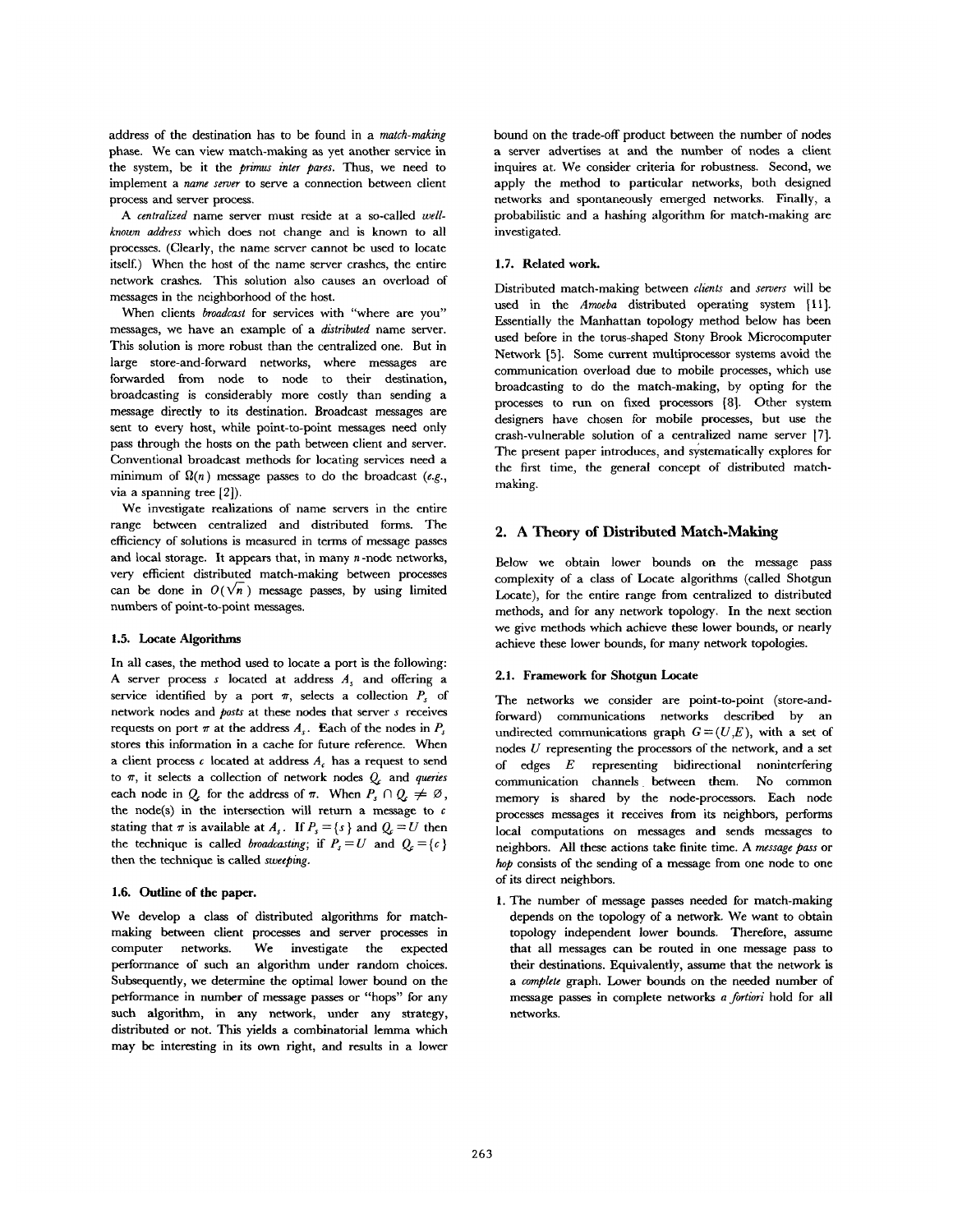2. For each network  $G = (U, E)$  and associated match-making algorithm, there are total functions  $P$ ,  $Q$  such that:

$$
P,Q\colon U\to 2^U
$$

(Here  $2^U$  is the set of all subsets of U.) Any server residing at node i starts its stay there by *posting* its (port, address) pair at each node in  $P(i)$ . Any client residing at node *j* queries each node in  $Q(j)$  for each service (port) it requires.

3. We assume that all nodes  $j$  have a *cache* which is large enough to store all (port, address) pairs associated with addresses *i* such that  $j \in P(i)$ . That is, the nodes at which the *rendez-vous"* are made can hold all posted material. The caches are large enough to hold so many (port, address) pairs that they never have to discard one for a server that is still active. Entries are made or updated whenever a message is received from a server process with its address (or when a reply from a locate operation is received). We can timestamp the messages to determine ,which addresses are out of date in case of a conflict.

We have dubbed this class of algorithms *Shotgun Locate*  algorithms. (Put so many pheasants in the bushes that the hunter can expect success for the amount of shot he is willing to spend.) Later we consider alternative locate methods: *Hash Locate* where the functions P, Q depend on the service ports as well, and *Lighthouse Locate* which is a probabilistic version of Shotgun Locate where too-small caches can discard (port, address) pairs.

## 2.2. Probabilistic Analysis

Let the number of elements in a given set  $U$  (universe) of nodes be n. Let a given server s reside at node i. Let  $\phi$  be the cardinality of  $P(i) \subseteq U$ , the set of nodes where s posts its whereabouts. Let a given client  $c$  reside at node j. Let  $q$  be the number of elements in  $Q(j) \subseteq U$ , the set of nodes queried by c. If the elements of  $P(i)$  and  $Q(j)$  are randomly chosen then the probability for any one element of  $U$  to be an element of  $P(i)$   $[Q(j)]$  is  $p/n$  [q/n]. If  $P(i)$  and  $Q(j)$  are chosen independently then the probability for any one element of U to be an element in both  $P(i)$  and  $Q(j)$  is  $pq/n^2$ . Since there are n elements in U, the expected size of  $P(i) \cap Q(j)$  is given by

$$
E(\#(P(i)\cap Q(j))) = \frac{pq}{n}
$$

Therefore, to expect one full node in  $P(i) \cap Q(j)$ , we must have  $p + q \geqslant 2\sqrt{n}$ . This is the situation for a particular pair of nodes. For the performance of the whole network we have to consider the combined performance of the  $n^2$  pairs of nodes, The above analysis holds for each pair *i,j* of elements of  $U$ , since they are all interchangeable. Consequently, the minimal *average* value of  $p + q$  over all pairs in  $U^2$  must be  $2\sqrt{n}$ , in order to expect a successful match-making for *each* pair.

By choice of the sets  $P(i)$  and  $Q(j)$ , we may improve the situation in two ways:

- The method deterministically yields success.
- We get by with  $p + q < 2\sqrt{n}$ .

## **2.3. Number of Messages for Match-Making**

To match a server at node  $i$  to a client at node  $j$  the following actions have to take place. The server at  $i$  tells a set  $P(i)$  of nodes about its location. Client j queries a set  $Q(i)$  of nodes for the desired service. Call the set of nodes  $r_{i,j} = P(i) \cap Q(j)$  the set of *rendez-vous* nodes, that is, the nodes at which a *rendez-vous* between a client at j looking for a service and a server at  $i$  offering that service can be made.

*Definition.* The  $n \times n$  matrix, R, with entries  $r_{i,j}$  $(1 \le i, j \le n)$  is the *rendez-vous* matrix. Each entry  $r_i$ , in the ith row and jth column of R, represents the set of *rendez-vous*  nodes where the client at node  $j$  can find the location  $i$  and port of the server at node  $i$ . Note that:

$$
\bigcup_{j=1}^{n} r_{i,j} \subseteq P(i) \quad \mathcal{C} \quad \bigcup_{i=1}^{n} r_{i,j} \subseteq Q(j) \quad . \tag{M1}
$$

To prevent waste in message passes, we can take care that the inclusions in (M1) are replaced by equalities. (But then the surviving subnetwork after a node crash may lack this property again.) An optimal shotgun method has exactly *one*  element in each  $r_{i,j}$ . Below, we represent such singleton sets by their single element. (If faults occur in the network then we may opt for more redundancy by using larger  $r_{i,j}$ , cf. § 2.4.)

2.3.1. Examples of rendez-vous matrices associated with **both well-known and lesser known strategies.** 

*1. Broadcasting.* The server stays put and client looks everywhere:

|   |                |   | Clients                 |         |                         |         |                  |                  |                |                |  |
|---|----------------|---|-------------------------|---------|-------------------------|---------|------------------|------------------|----------------|----------------|--|
|   |                |   | $\overline{\mathbf{2}}$ | 3       | 4                       | 5       | 6                | 7                | 8              | 9              |  |
|   |                | 1 | ı                       | 1       | $\mathbf{1}$            | ı       | 1                | 1                | $\mathbf{I}$   | 1              |  |
| s | $\overline{2}$ | 2 | $\overline{2}$          | $\bf 2$ | $\boldsymbol{2}$        | $\,2\,$ | $\boldsymbol{2}$ | $\boldsymbol{2}$ | $\overline{2}$ | $\overline{2}$ |  |
| ė | 3              | 3 | 3                       | 3       | $\overline{\mathbf{3}}$ | 3       | 3                | 3                | 3              | 3              |  |
| r | 4              | 4 | 4                       | 4       | 4                       | 4       | 4                | 4                | 4              | 4              |  |
| v | 5              | 5 | 5                       | 5       | 5                       | 5       | 5                | 5                | 5              | 5              |  |
| ¢ | 6              | 6 | 6                       | 6       | 6                       | 6       | 6                | 6                | 6              | 6              |  |
| r | 7              | 7 | 7                       | 7       | 7                       | 7       | 7                | 7                | 7              | 7              |  |
| s | 8              | 8 | 8                       | 8       | 8                       | 8       | 8                | 8                | 8              | 8              |  |
|   | 9              | 9 | 9                       | 9       | 9                       | 9       | 9                | 9                | 9              | 9              |  |

*2. Sweeping.* The client stays put and the server looks for work: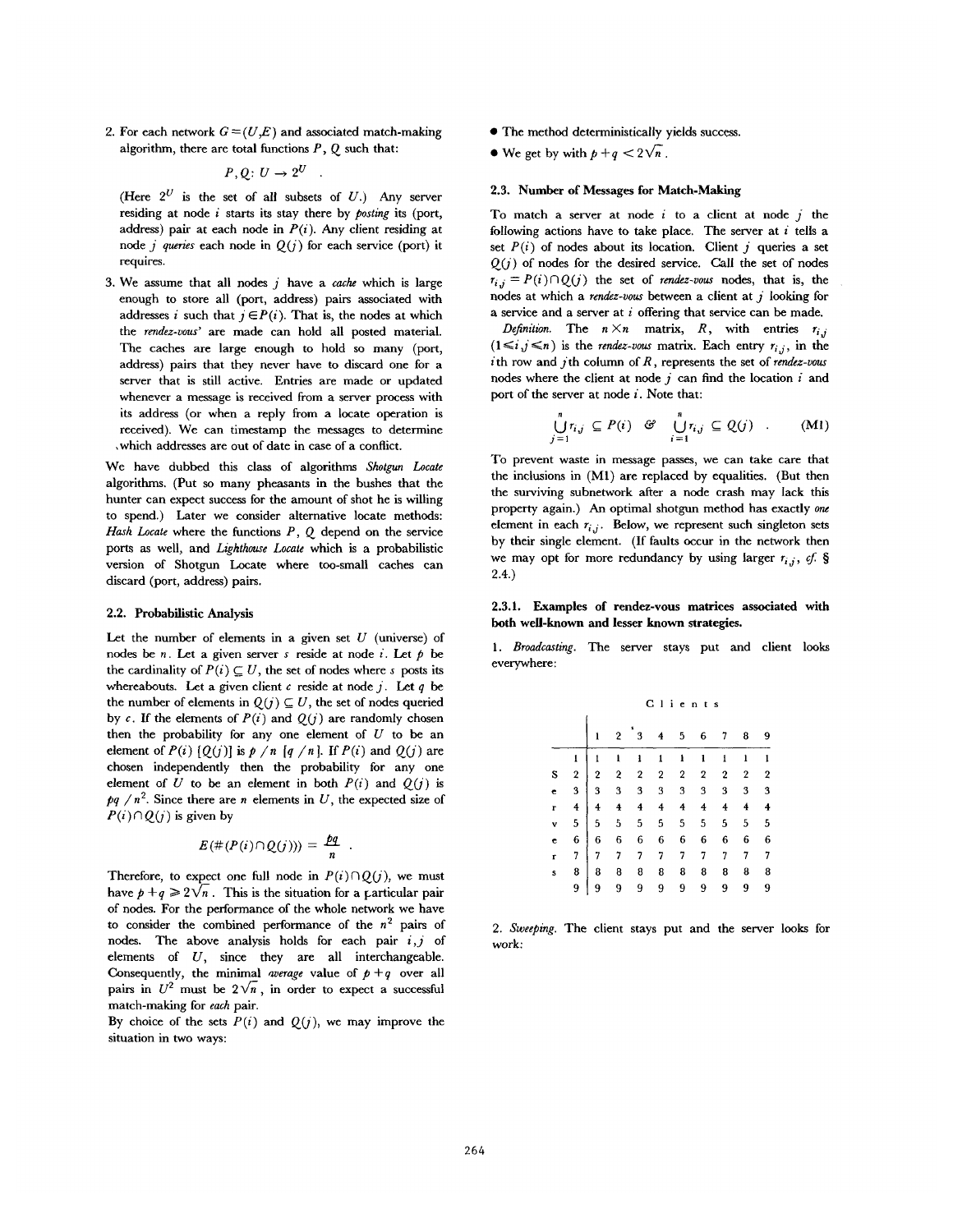|  |  |  |  | Clients |  |  |  |
|--|--|--|--|---------|--|--|--|
|--|--|--|--|---------|--|--|--|

|   |                         | $\mathbf{1}$ | 2                       | 3                       | 4                       | - 5            | 6 | 7                        | 8 | 9 |
|---|-------------------------|--------------|-------------------------|-------------------------|-------------------------|----------------|---|--------------------------|---|---|
|   | 1                       | ı            | $\boldsymbol{2}$        | 3                       | 4                       | 5              | 6 | 7                        | 8 | 9 |
| S | $\overline{\mathbf{c}}$ | 1            | $\overline{\mathbf{2}}$ | 3                       | 4                       | 5 <sub>5</sub> | 6 | $\overline{7}$           | 8 | 9 |
| ċ | $\mathbf{3}$            | $\mathbf{1}$ | $\sqrt{2}$              | $\overline{\mathbf{3}}$ | $\overline{\bf 4}$      | 5              | 6 | $\overline{\phantom{a}}$ | 8 | 9 |
| r | 4                       | $\mathbf{1}$ | $\bf 2$                 | $\bf 3$                 | $\overline{\mathbf{4}}$ | 5              | 6 | 7                        | 8 | 9 |
| v | 5 <sup>1</sup>          | $\mathbf{1}$ | $\overline{\mathbf{2}}$ | $\,$ 3 $\,$             | $\overline{\bf 4}$      | 5              | 6 | $\overline{\phantom{a}}$ | 8 | 9 |
| e | $6\phantom{.0}$         | $\mathbf{1}$ | $\overline{2}$          | $\overline{\mathbf{3}}$ | $\ddot{\textbf{4}}$     | 5 <sub>5</sub> | 6 | $\overline{7}$           | 8 | 9 |
| r | 7                       | $\mathbf{I}$ | $\,2\,$                 | 3                       | 4                       | 5              | 6 | 7                        | 8 | 9 |
| s | 8                       | $\mathbf 1$  | $\boldsymbol{2}$        | 3                       | 4                       | 5              | 6 | $\overline{7}$           | 8 | 9 |
|   | 9                       | ı            | $\overline{2}$          | 3                       | $\ddot{\textbf{4}}$     | 5              | 6 | 7                        | 8 | 9 |

*3. Centralized name server.* All services post at node 3 and all clients query for services at node 3:

|   |   | Clients |   |                         |                |   |   |   |   |                         |
|---|---|---------|---|-------------------------|----------------|---|---|---|---|-------------------------|
|   |   |         |   | 3                       |                | 5 | 6 |   | 8 | 9                       |
|   |   | 3       | 3 | 3                       | 3              | 3 | 3 | 3 | 3 | $\overline{\mathbf{3}}$ |
| S | 2 | 3       | 3 | 3                       | 3 <sup>1</sup> | 3 | 3 | 3 | 3 | 3                       |
| e | 3 | 3       | 3 | $\overline{\mathbf{3}}$ | 3              | 3 | 3 | 3 | 3 | 3                       |
| r | 4 | 3       | 3 | 3                       | $\bf{3}$       | 3 | 3 | 3 | 3 | $\overline{\mathbf{3}}$ |
| v | 5 | 3       | 3 | 3                       | 3              | 3 | 3 | 3 | 3 | 3                       |
| c | 6 | 3       | 3 | 3                       | 3              | 3 | 3 | 3 | 3 | 3                       |

 $\overline{\mathbf{3}}$  $\overline{\mathbf{3}}$  $\overline{3}$  $\bf 3$  $\overline{\mathbf{3}}$  $\overline{\mathbf{3}}$  $\sqrt{3}$  $\overline{\mathbf{3}}$ 

333333333 333333333 333333333

 $\overline{\mathbf{s}}$  $\epsilon$ 

e 6 r 7 s 8 9

*4. Truly distributed name server.* All nodes are used equally often *as rendez-vous* node:

|   |                  |   | Clients |   |                  |                  |                  |   |   |   |  |
|---|------------------|---|---------|---|------------------|------------------|------------------|---|---|---|--|
|   |                  | 1 | 2       | 3 | 4                | 5                | 6                | 7 | 8 | 9 |  |
|   | ı                | 1 | 1       | ı | 2                | 2                | 2                | 3 | 3 | 3 |  |
| s | $\boldsymbol{2}$ | 1 | ı       | 1 | $\boldsymbol{2}$ | 2                | 2                | 3 | 3 | 3 |  |
| e | 3                | ı | 1       | ı | $\boldsymbol{2}$ | $\boldsymbol{2}$ | $\boldsymbol{2}$ | 3 | 3 | 3 |  |
| r | 4                | 4 | 4       | 4 | 5                | 5                | 5                | 6 | 6 | 6 |  |
| v | 5                | 4 | 4       | 4 | 5                | 5                | 5                | 6 | 6 | 6 |  |
| e | 6                | 4 | 4       | 4 | 5                | 5                | 5                | 6 | 6 | 6 |  |
| r | 7                | 7 | 7       | 7 | 8                | 8                | 8                | 9 | 9 | 9 |  |
| s | 8                | 7 | 7       | 7 | 8                | 8                | 8                | 9 | 9 | 9 |  |
|   | 9                |   | 7       | 7 | 8                | 8                | 8                | 9 | 9 | 9 |  |

5. Hierarchically distributed name server. Links for nodes lower in the hierarchy are served by *rendez-vous* nodes higher in the hierarchy. The nodes are hierarchically ordered by  $1,2,3<7$ ; 4,5,6<8; 7,8<9:

| Clients |  |  |  |
|---------|--|--|--|
|         |  |  |  |

|   |                | ı | 2 | 3 | 4 | 5 | 6 | 7 | 8 | 9 |
|---|----------------|---|---|---|---|---|---|---|---|---|
|   | ı              |   | 7 | 7 | 9 | 9 | 9 | 9 | 9 | 9 |
| S | $\overline{2}$ | 7 | 7 | 7 | 9 | 9 | 9 | 9 | 9 | 9 |
| e | 3              | 7 | 7 | 7 | 9 | 9 | 9 | 9 | 9 | 9 |
| r | 4              | 9 | 9 | 9 | 8 | 8 | 8 | 9 | 9 | 9 |
| v | 5              | 9 | 9 | 9 | 8 | 8 | 8 | 9 | 9 | 9 |
| e | 6              | 9 | 9 | 9 | 8 | 8 | 8 | 9 | 9 | 9 |
| r | 7              | 9 | 9 | 9 | 9 | 9 | 9 | 9 | 9 | 9 |
| Ś | 8              | 9 | 9 | 9 | 9 | 9 | 9 | 9 | 9 | 9 |
|   | 9              | 9 | 9 | 9 | 9 | 9 | 9 | 9 | 9 | 9 |

*6. Distributed name server* for the binary 3-cube topology. The node addresses are the 3-bit addresses of the comers of the cube. For all  $a, b, c \in \{0,1\}$ ,  $P(abc) = \{axy \mid x, y \in \{0,1\} \}$ and  $Q(abc) = \{xbc \mid x \in \{0,1\} \}$ :

|              |     |     | Clients |     |     |     |     |     |     |  |  |  |  |
|--------------|-----|-----|---------|-----|-----|-----|-----|-----|-----|--|--|--|--|
|              |     | 000 | 001     | 010 | 011 | 100 | 101 | 110 | 111 |  |  |  |  |
|              | 000 | 000 | 001     | 010 | 011 | 000 | 001 | 010 | 011 |  |  |  |  |
| s            | 001 | 000 | 001     | 010 | 011 | 000 | 001 | 010 | 011 |  |  |  |  |
| e            | 010 | 000 | 001     | 010 | 011 | 000 | 001 | 010 | 011 |  |  |  |  |
| r            | 011 | 000 | 001     | 010 | 011 | 000 | 001 | 010 | 011 |  |  |  |  |
| v            | 100 | 100 | 101     | 110 | 111 | 100 | 101 | 110 | 111 |  |  |  |  |
| c            | 101 | 100 | 101     | 110 | 111 | 100 | 101 | 110 | 111 |  |  |  |  |
| $\mathbf{r}$ | 110 | 100 | 101     | 110 | 111 | 100 | 101 | 110 | 111 |  |  |  |  |
| s            | 111 | 100 | 101     | 110 | 111 | 100 | 101 | 110 | 111 |  |  |  |  |

# 2.3.2. Lower **Bound**

There are *n* possible *rendez-vous* nodes and  $n^2$  elements in R. By choice of  $P$ ,  $Q$  the algorithm distributes the load of being *a rendez-vons* node over the nodes in the network. It is sometimes preferable to distribute the load unevenly. For instance, in the very large networks with millions of processors which are now envisioned,  $\sqrt{n}$  message passes is just too much because  $n$  is so large. In hierarchical networks (Example 5) the number of message passes for a matchmaking instance can be as low as  $\log n$ . This means that some nodes are used very often as *rendez-vous* node, and others very seldom or not at all. A combination of hierarchical and local posting may also be useful.

Let the  $\mathit{render}$ -vous matrix  $R$  have  $n^2$  node entries, constituted by  $k_i \geq 0$  copies of each node i,  $1 \leq i \leq n$ . Clearly,

$$
\sum_{i=1}^{n} k_i = n^2 \quad , \tag{M2}
$$

To match a server at node i with a client at node i, the server sends messages to all nodes in  $P(i)$  and the client sends messages to all nodes in  $Q(i)$ . So, all in all, the *number of message passes*  $m(i, j)$  involved in this *match-making instance* is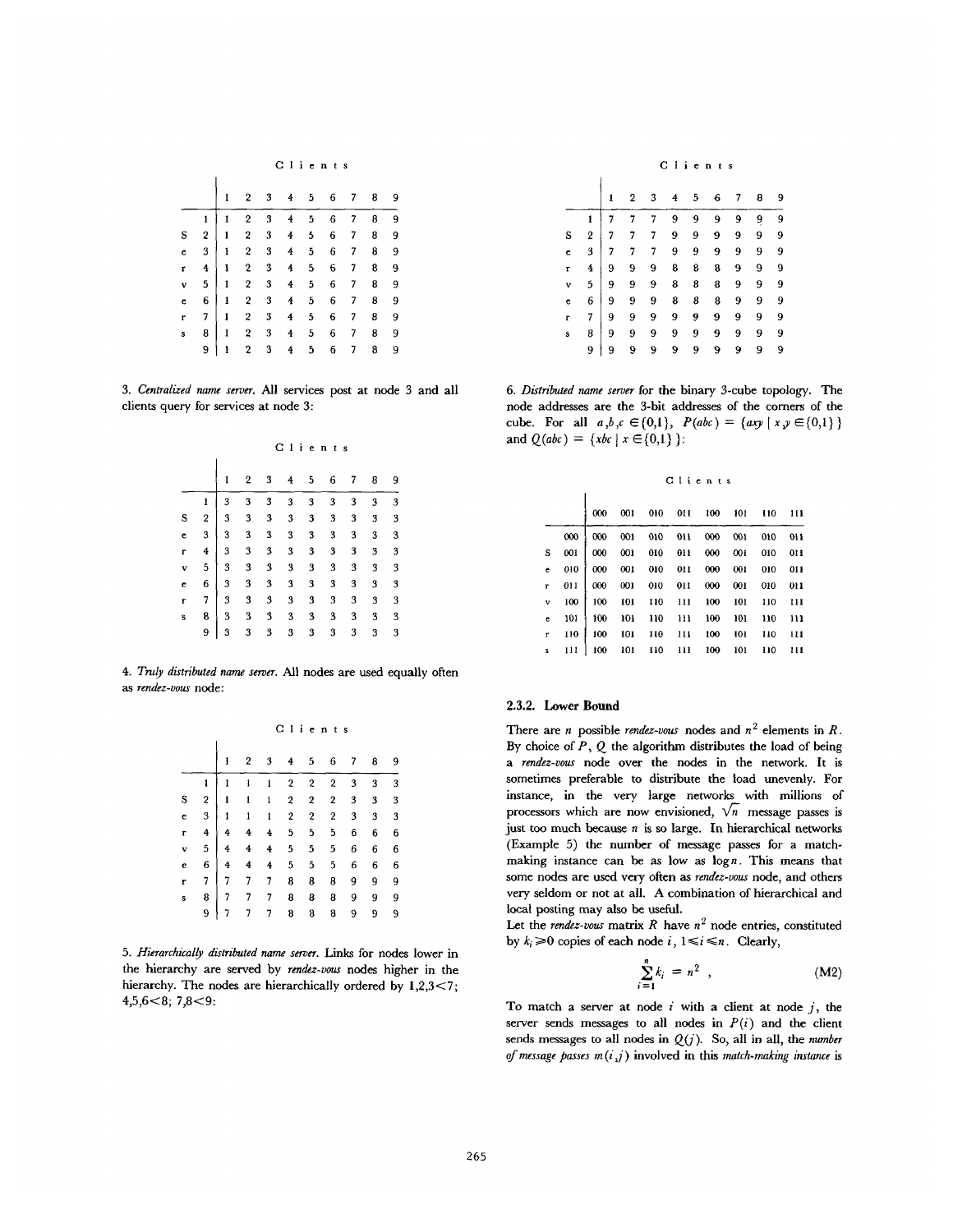given, in a complete network, by

$$
m(i,j) = #P(i) + #Q(j) . \qquad (M3)
$$

In the examples above we have seen that, for different pairs  $i, j$ , the number of message passes  $m(i, j)$  for a matchmaking instance can, in a single *match-making strategy,* range all the way from a minimum of  $2$  to  $n$ , and beyond. We determine the quality and complexity of a match-making strategy by the *minimum* of  $m(i, j)$ , the *maximum* of  $m(i, j)$  and, above all, the *average* of  $m(i,j)$ , for  $1 \le i, j \le n$ .

*Definition.* The *average* number of message passes  $m(n)$  of the given match-making strategy (which is determined by the *rendez-vous* matrix R ) is:

$$
m(n) = \frac{1}{n^2} \sum_{i=1}^{n} \sum_{j=1}^{n} m(i,j) \quad . \tag{M4}
$$

We now proceed to derive an exact lower bound on  $m(n)$ expressed in terms of the number  $k_i$  of times node i occurs in R, i.e., is used as *rendez-vous* for a pair of nodes  $(1 \le i \le n)$ .

Proposition 1. *Consider the rendez-vous matrix R as defined. Then the average value*  $\frac{1}{n^2}\sum_{i=1}^n\sum_{j=1}^n\#P(i)\#Q(j)$  *is bounded below by."* 

$$
\sum_{i=1}^{n} \sum_{j=1}^{n} \#P(i) \# Q(j) \geqslant \left( \sum_{i=1}^{n} \sqrt{k_i} \right)^2 \tag{M5}
$$

*Proof.* Let  $r_i$  [ $c_i$ ] be the number of different nodes in row i [column i]  $(1 \le i \le n)$ . Then

$$
r_i = # \bigcup_{j=1}^n r_{i,j} \quad \mathfrak{S} \quad c_j = # \bigcup_{i=1}^n r_{i,j} \quad . \tag{1}
$$

Let  $R_i$  be the number of different rows containing node  $i$ , and let  $C_i$  be the number of different columns containing node i  $(1 \le i \le n)$ . Let  $p_{i,j}=1$  if node i occurs in row j and else  $\rho_{i,j} = 0$ , and let  $\gamma_{i,j} = 1$  if node i occurs in column j and else  $\gamma_{i,j} = 0$ ,  $(1 \le i, j \le n)$ . Then,

$$
\sum_{j=1}^{n} r_j = \sum_{j=1}^{n} \sum_{i=1}^{n} \rho_{i,j} = \sum_{i=1}^{n} R_i
$$
\n
$$
\sum_{j=1}^{n} c_j = \sum_{j=1}^{n} \sum_{j=1}^{n} \gamma_{i,j} = \sum_{i=1}^{n} C_i
$$
\n(2)

Clearly, for all  $i$  ( $1 \le i \le n$ ) we have

$$
R_i C_i \ge k_i \tag{3}
$$

Furthermore, since

$$
k_j R_i^2 - 2\sqrt{k_i k_j} R_i R_j + k_i R_j^2 = (\sqrt{k_j} R_i - \sqrt{k_i} R_j)^2
$$
  
\n
$$
\geq 0,
$$

for all  $i, j \in \{1 \le i, j \le n\}$ , we obtain immediately:

$$
\frac{k_j R_i}{R_j} + \frac{k_i R_j}{R_i} \geq 2\sqrt{k_i k_j} ,
$$

from which it follows that:

$$
\sum_{i=1}^{n} R_i \sum_{j=1}^{n} k_j R_j^{-1} \geqslant \sum_{i=1}^{n} \sum_{j=1}^{n} \sqrt{k_i k_j} \quad . \tag{4}
$$

Hence,

$$
\sum_{i=1}^{n} \sum_{j=1}^{n} \#P(i) \# Q(j) \ge \sum_{i=1}^{n} \sum_{j=1}^{n} r_i c_j \quad \text{(by (M1) & (1))}
$$
\n
$$
= \sum_{i=1}^{n} r_i \times \sum_{j=1}^{n} c_j
$$
\n
$$
= \sum_{i=1}^{n} R_i \times \sum_{j=1}^{n} C_j \quad \text{(by (2))}
$$
\n
$$
\ge \sum_{i=1}^{n} R_i \sum_{j=1}^{n} k_j R_j^{-1} \quad \text{(by (3))}
$$
\n
$$
\ge \left(\sum_{i=1}^{n} \sqrt{k_i}\right)^2 \quad \text{(by (4)),}
$$

which yields the Proposition.  $\Box$ 

The constraints (M1)-(M5) imply a lower bound trade-off between the number of message passes (and nodes) for posting a server's (port, address) and the number of message passes due to a client querying nodes for the whereabouts of services.

We can adjust the distributed match-making strategy to the relative frequency of these happenings, so as to minimize the weighted overall number of messages. For instance, if the average call for a service at i by a client at j occurs  $a_{i,j}$  times more often than the average posting of a service available at  $i$ , then we may want to minimize  $m(n)$  replacing (M3) by (M3'):

$$
m(i,j) = #P(i) + \alpha_{i,j} #Q(j) . \qquad (M3')
$$

Proposition 1 immediately gives us a lower bound on the average number of messages involved with a *rendez-vons:* 

Proposition 2. *For a complete n-node network and any Shotgun*  Locate strategy, with the  $k_i$ 's as defined above, the average number  $m(n)$  of message passes (c.q., distinct nodes accessed) to make a *match is* 

$$
m(n) \geqslant \frac{2}{n} \sum_{i=1}^{n} \sqrt{k_i} \quad .
$$

Proof. Assume, by way of contradiction, that the Proposition is false, that is,

$$
\sum_{i=1}^{n} \sum_{j=1}^{n} (r_i + c_j) = n \sum_{i=1}^{n} (r_i + c_i)
$$
  
< 
$$
< 2n \sum_{i=1}^{n} \sqrt{k_i}.
$$

Then,

$$
\sum_{i=1}^n r_i \sum_{i=1}^n c_i < \left[\sum_{i=1}^n \sqrt{k_i}\right]^2,
$$

which contradicts Proposition 1.  $\Box$ 

It is not difficult to see that Propositions 1 and 2 hold *mutatis mutandis* for nonsquare matrices R, that is, for networks where some nodes can host only servers and other nodes perhaps only clients.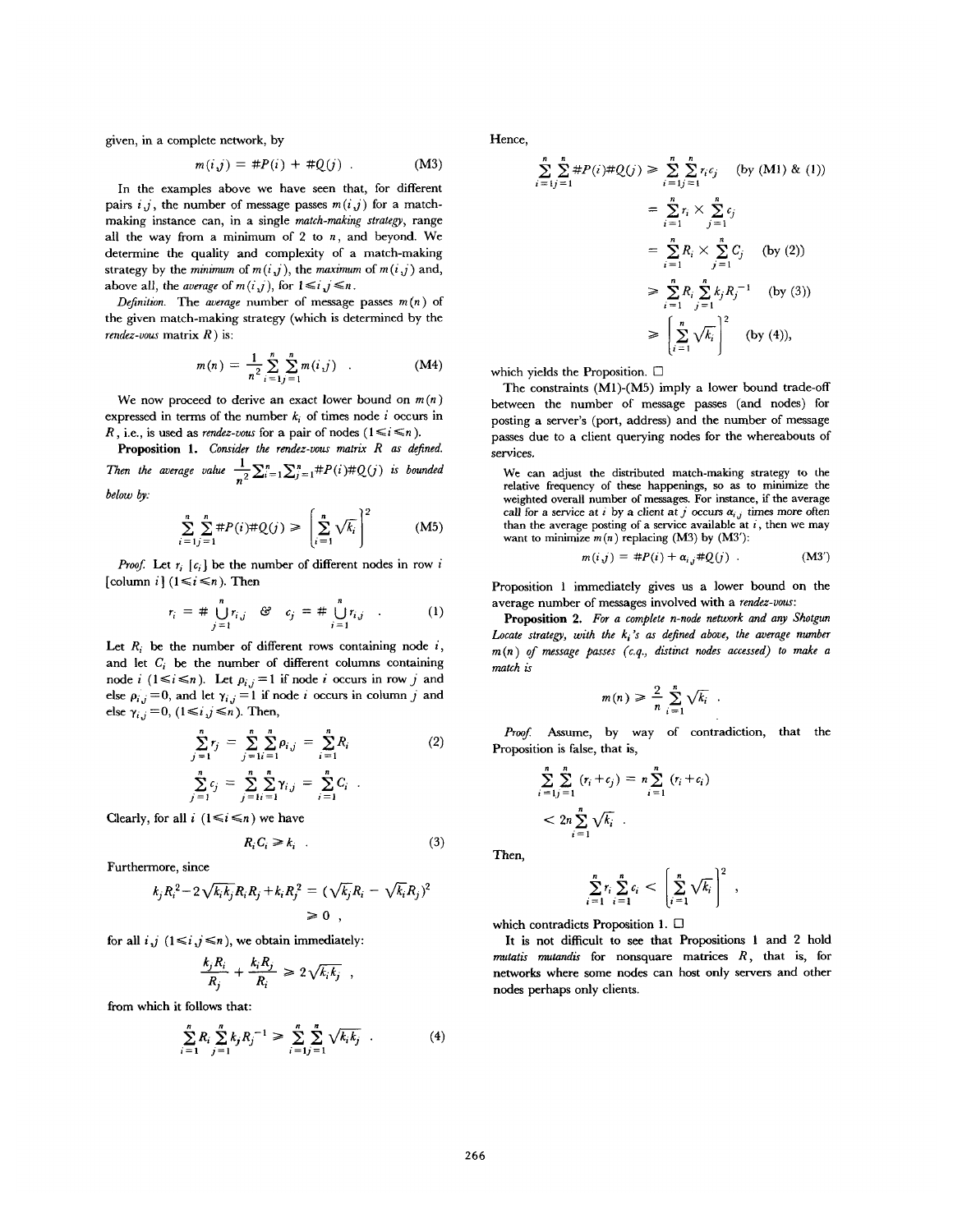# 2.3.3. Truly Distributed Match-Making, Centralized Link-Server

Propositions 1 and 2 specialize to the Corollary below for  $k_1 = k_2 = \cdots = k_n = n$ , the *truly distributed case*. Here, each node occurs equally often as *rendez-vous* node in matrix R, and hence carries an equal load of the work.

Corollary. *Consider the rendez-vous matrix R as defined, for*   $k_1 = k_2 = \cdots = k_n = n$ . Then:

$$
\frac{1}{n^2} \sum_{i=1}^{n} \sum_{j=1}^{n} \#P(i) \# Q(j) \ge n ,
$$
  

$$
m(n) \ge 2\sqrt{n} .
$$

This lower bound we saw before in the probabilistic approach. Another choice of the  $k_i$ 's gives:

**Corollary.** For  $k_2 = k_3 = \cdots = k_n = 0$  and  $k_1 = n^2$ , that *is, there is a centralized name server, we obtain:* 

$$
\frac{1}{n^2} \sum_{i=1}^{n} \sum_{j=1}^{n} \#P(i) \# Q(j) \ge 1 ,
$$
  

$$
m(n) \ge 2 .
$$

## 2.3.4. Upper Bound for Complete Networks

For complete networks the above lower bounds on the number of message passes for match-making are about sharp. For instance:

**Proposition** 3. *For the truly distributed case arrangements can be constructed such that the lower bounds are (nearly) matched by upper bounds. Viz., for each complete network there exists functions P, Q*  such that, for all  $1 \leq i, j \leq n$ ,  $\#P(i) \# Q(j) \approx n$ ,  $\#P(i) + \#Q(j) \approx 2\sqrt{n}$ , and  $k_i \approx n$ .

*Proof sketch.* Arrange the *rendez-voas* matrix R as a checker board consisting of (as near as possible)  $\sqrt{n} \times \sqrt{n}$  squares, or nearly squares, of about  $n$  entries each. Each square is filled with about  $n$  copies of one unique node out of the  $n$ nodes, a different one for each square; cf. Example 4.  $\Box$ 

**Proposition** 4. *Let R be the rendez-vous matrix for an n-node network. Let*  $k_i$   $(1 \le i \le n)$  be the multiplicity of node i in R, and *let m (n) be the average match-making cost associated with R. We can lift this strategy to a 4n-node network by constructing a 4n*  $\times$  4n *rendez-vous matrix*  $R'$  with  $k_i' = 4k_i \mod n$  the multiplicity of node i *in*  $R'$   $(1 \le i \le 4n)$  *and*  $m'(4n) = 2m(n)$  *the associated average match-making cost.* 

*Proof.* Replace each entry  $r_{i,j}$  of R by a 2×2 submatrix consisting of 4 copies of  $r_{i,j}$ . The resulting  $2n \times 2n$  matrix is *M.* Let  $R_i$   $(i = 1,2,3,4)$  be four, pairwise element disjoint, isomorphic copies of M. Consider the  $4n \times 4n$  matrix R':

$$
R' = \begin{bmatrix} R_1 & R_2 \\ R_3 & R_4 \end{bmatrix} .
$$

The number of distinct nodes in  $R'$  is 16 times that in  $R$  and  $k_i' = 4k_i \mod n$  ( $1 \le i \le 4n$ ). It is easy to see that the  $(2i \mod 2n)$ th column [row] of R' contains twice as many distinct nodes as the  $(i \mod n)$ th column [row] of  $R$  $(1 \le i \le 2n)$ . Therefore, the average match-making cost associated with R' is  $m'(4n) = 2m(n)$ .  $\Box$ 

The most *inefficient* match-making strategy is  $P(i) = Q(j) = U$  ( $1 \le i, j \le n$ ), yielding  $m(n) = 2n$ .

## 2.3.5. Upper Bound for Non-Complete **Networks**

The topology of a network  $G=(U,E)$  determines the overhead in message passes needed for routing a message to its destination. For the complete networks we have considered, the number of message passes  $m(i, j)$  for a match-making between a service at node  $i$  and a client at node *i* equals  $#P(i)+#O(j)$ . If the subgraph induced by the sets  $P(i)$ ,  $Q(j)$   $(1 \le i, j \le n)$  is connected, and  $i \in P(i)$ and  $j \in O(j)$ , and we broadcast the messages over spanning trees in these subgraphs, then the number of message passes  $m(i,j)$  equals the number of addressed nodes  $\#P(i)+\#Q(j)$ . Otherwise, there is an overhead  $m(i,j)-#P(i)-#Q(j)>0$ of message passes for routing messages from  $i, j$  to  $P(i), Q(j)$ . In designing distributed name servers for non-complete networks, the achievable message pass efficiency of matchmaking very much depends on how far we can reduce this overhead. For this reason, in a *ring network, no* match-making algorithms can do significantly better than broadcasting (i.e.,  $m(n) \in \Omega(n)$ ).

#### **2.4. Robustness, Fault-Tolerance, and Efficiency**

In computer networks, and also in multiprocessor systems, the communication algorithms must be able to cope with faulty processors, crashed processors, broken communication links, reconfigured network topology and similar issues. A centralized name server (Example 3) is very *efficient,* but if its host crashes the whole network fails. It is one of the advantages of truly distributed algorithms that they may continue in the presence of faults. With respect to implementing the name server, we can distinguish two distinct criteria for robustness.

- The name server should be *distributed* in the sense that no number of node crashes, which leaves a surviving network, can prevent surviving clients from locating surviving servers offering a desired service (for instance, by first moving to another address). This rules out a centralized name server, but the distributed Examples 1, 2, 4, 5, 6 are fine. It is lack of robustness according to this criterion that makes the efficient Hash Locate (last section) so fragile.
- The name server should be *redundant in* the sense that no number of node crashes can prevent a client at a surviving node from locating a service offered at a surviving node. For example, the Shotgun algorithm expounded above, may be locally incapacitated by a *rendez-vous node*  crashing. We can remedy this situation by choosing  $P$  and Q such that, for all  $1 \le i, j \le n$ ,

$$
\#(P(i)\bigcap Q(j)) \geq f+1 \ ,
$$

where  $f$  is the maximal number of faults at any time in the network. (There remains of course the problem of how, or whether it is still possible, to route the match-making messages to their destinations in the surviving subnetwork.) The safest solution is obviously  $P(i) \cap Q(j) = U$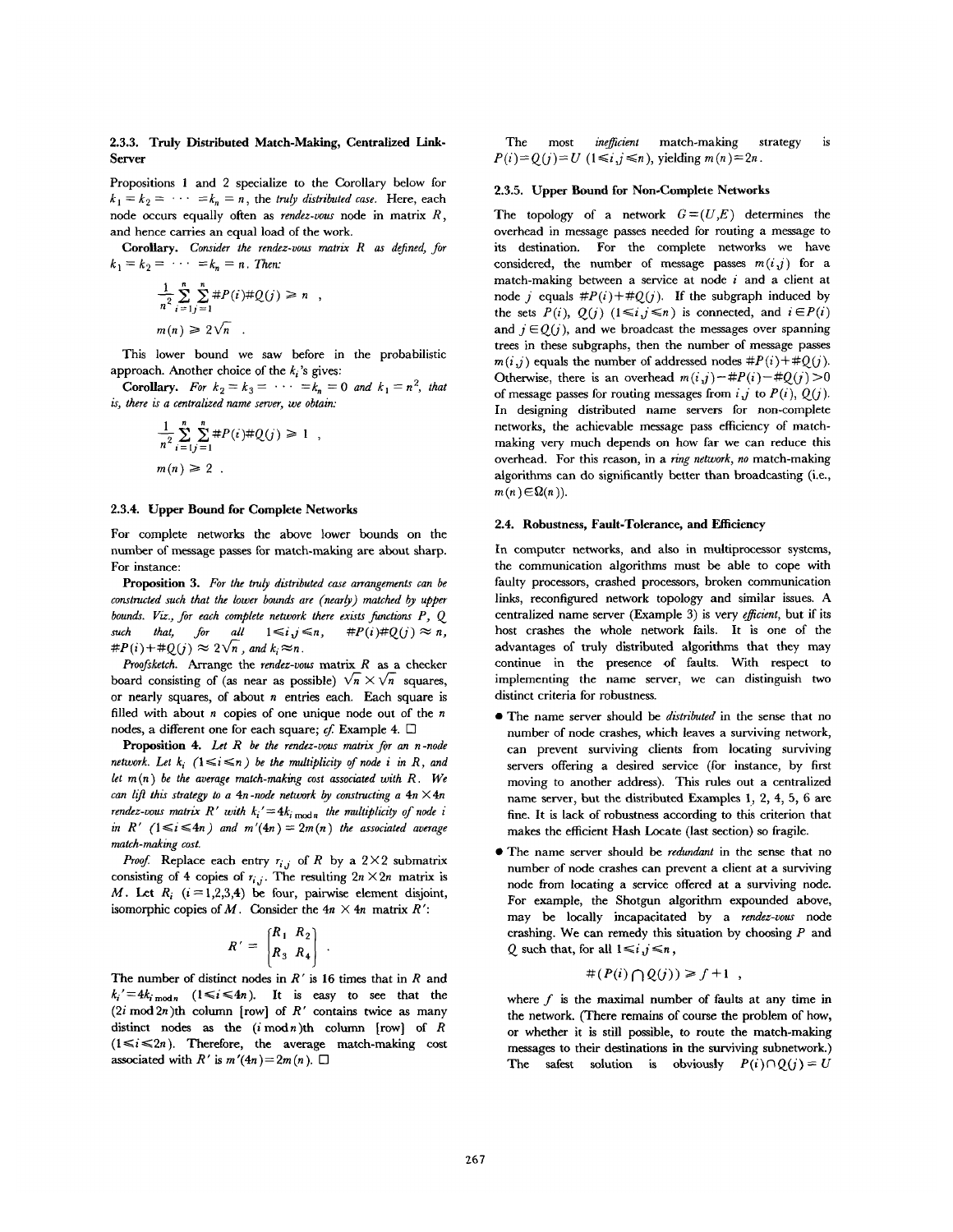$(1 \le i, j \le n)$ . This criterion holds equally for Shotgun Locate and Hash Locate.

Robustness is *inefficient* and has a price tag in number of message passes per match-making instance. That question is not addressed in this paper.

## **3. Implementations** in Particular **Networks**

We assume that each node has a table containing the names of all other nodes together with the minimum cost to reach them and the neighbor at which the minimum cost path starts. In [4] a construction is given to divide every connected graph in  $O(\sqrt{n})$  disjoint *connected* subgraphs of  $\leq \sqrt{n}$  nodes each. Number the nodes in each subgraph 1 through  $\sqrt{n}$  (if necessary, divide the excess numbers *over* the nodes). Each node  $i$  has a table containing the route to the next (adjacent) node *i*. In the worst case such a path consists of  $2\sqrt{n}$ message passes. (Each of the connected subgraphs contains at most  $\sqrt{n}$  nodes. The shortest path, between the two nodes labelled  $i$  in two adjacent connected subgraphs, is therefore not longer than  $2\sqrt{n}$ .)

*Server's Algorithm.* A server at the node labelled i in one of the subgraphs communicates its (port, address) to all nodes  $i$ in the remaining  $O(\sqrt{n})$  subgraphs. It follows from above that this takes  $O(n)$  message passes. Size  $O(\sqrt{n})$  suffices for the cache of each node.

*Client's Algorithm.* A client broadcasts for a service (along a spanning tree) in the subgraph where it resides. This takes at most  $\sqrt{n}$  message passes.

Under the practical assumption that clients need to locate services usually far more frequently than servers need to post (port, address), this scheme is fairly optimal. Additionally, the caches are kept to a moderate size. Moreover, in practice, many store-and-forward networks will require but  $O(\sqrt{n})$  message passes on the average to broadcast over the required subsets of  $\sqrt{n}$  nodes of the server's algorithm. All this suggests that in most networks using this method the average number of message passes per match-making instance can be substantially less than the order  $n$  figure. In the remainder of this section we look at match-making in some networks with specific topologies.

#### 3.1. Manhattan Networks

The network is laid out as a  $p \times q$  rectangular grid of nodes. Post availability of a service along its row and request a service along the column the client is on. Caches are of size  $O(q)$  and number of message passes for each match-making instance is  $O(p+q)$ . For  $p=q$  we have  $m(n)=2\sqrt{n}$  and caches of size  $\sqrt{n}$ . For the 9-node network below,

| 1 | -  | $\overline{a}$ | –  | 3 |
|---|----|----------------|----|---|
|   |    |                |    |   |
| 4 | -- | 5              | –  | 6 |
|   |    |                |    |   |
| ÷ | -- | 8              | -- | 9 |

the *rendez-vous* matrix looks as follows:

|   |                |   | ients<br>C I   |   |                    |                  |   |              |                |   |  |
|---|----------------|---|----------------|---|--------------------|------------------|---|--------------|----------------|---|--|
|   |                | 1 | 2              | 3 | 4                  | 5                | 6 | 7            | 8              | 9 |  |
|   | ı              | 1 | $\overline{2}$ | 3 | 1                  | $\mathbf 2$      | 3 | 1            | $\overline{2}$ | 3 |  |
| S | $\overline{2}$ | ı | $\mathbf 2$    | 3 | 1                  | $\overline{2}$   | 3 | 1            | $\overline{2}$ | 3 |  |
| e | 3              | 1 | $\overline{2}$ | 3 | $\mathbf{I}$       | $\boldsymbol{2}$ | 3 | $\mathbf{1}$ | $\overline{2}$ | 3 |  |
| r | $\overline{4}$ | 4 | 5              | 6 | 4                  | 5                | 6 | 4            | 5              | 6 |  |
| v | 5              | 4 | 5              | 6 | 4                  | 5                | 6 | 4            | 5              | 6 |  |
| ċ | 6              | 4 | 5              | 6 | $\overline{\bf 4}$ | 5                | 6 | 4            | 5              | 6 |  |
| r | 7              | 7 | 8              | 9 | 7                  | 8                | 9 | 7            | 8              | 9 |  |
| S | 8              | 7 | 8              | 9 | 7                  | 8                | 9 | 7            | 8              | 9 |  |
|   | 9              | 7 | 8              | 9 | 7                  | 8                | 9 | 7            | 8              | 9 |  |
|   |                |   |                |   |                    |                  |   |              |                |   |  |

Wrap-around versions of the method can also be used in cylindrical networks, or torus-shaped networks. It is, in fact, the method used in the torus-shaped Stony Brook Microcomputer Network [5]. In the obvious generalization to d-dimensional meshes the method takes  $m(n)=2n^{(d-1)/d}$ message passes.

#### 3.2. Multidimensional Cubes

The network  $G = (U, E)$  is a d-dimensional cube with U the set of nodes of the cube with addresses of  $d$  bits and  $E$  the set of edges which connect nodes of which the addresses differ in a single bit.  $n = \#U = 2^d$  and  $\#E = d2^{d-1}$ . Assume that d is even.

*Server's Algorithm.* A server at an address  $s = s_1 s_2 \cdots s_d$ broadcasts its (port, address) along a spanning tree to all nodes in the  $d/2$ -dimensional cube spanned by the nodes in

$$
P(s) = \left\{ a_1 a_2 ... a_d s_{\frac{d}{2}} s_{\frac{d}{2}+1} ... s_d \, | \, a_1,...,a_{\frac{d}{2}} \in \{0,1\} \right\} \ .
$$

*Client's Algorithm.* A client at an address  $c = c_1 c_2 \cdots c_d$ broadcasts its query along a spanning tree to all nodes in the  $d/2$ -dimensional cube spanned by the nodes in

$$
Q(c) = \{c_1c_2...c_{\frac{d}{2}}a_{\frac{d}{2}+1}...a_d | a_{\frac{d}{2}+1},...,a_d \in \{0,1\} \}.
$$

For each pair  $s, c \in \{1, \ldots, n\}$  the *rendez-vous* node is given by

$$
P(s) \bigcap Q(c) \stackrel{\Delta}{\rightarrow} \underbrace{\{c_1c_2...c_d s_d}_{\frac{d}{2}}}_{+1} \dots s_d \} .
$$

The number of message passes is the same for each serverclient pair, and therefore

$$
m(n) = \#P(s) + \#Q(c) = 2\sqrt{n}.
$$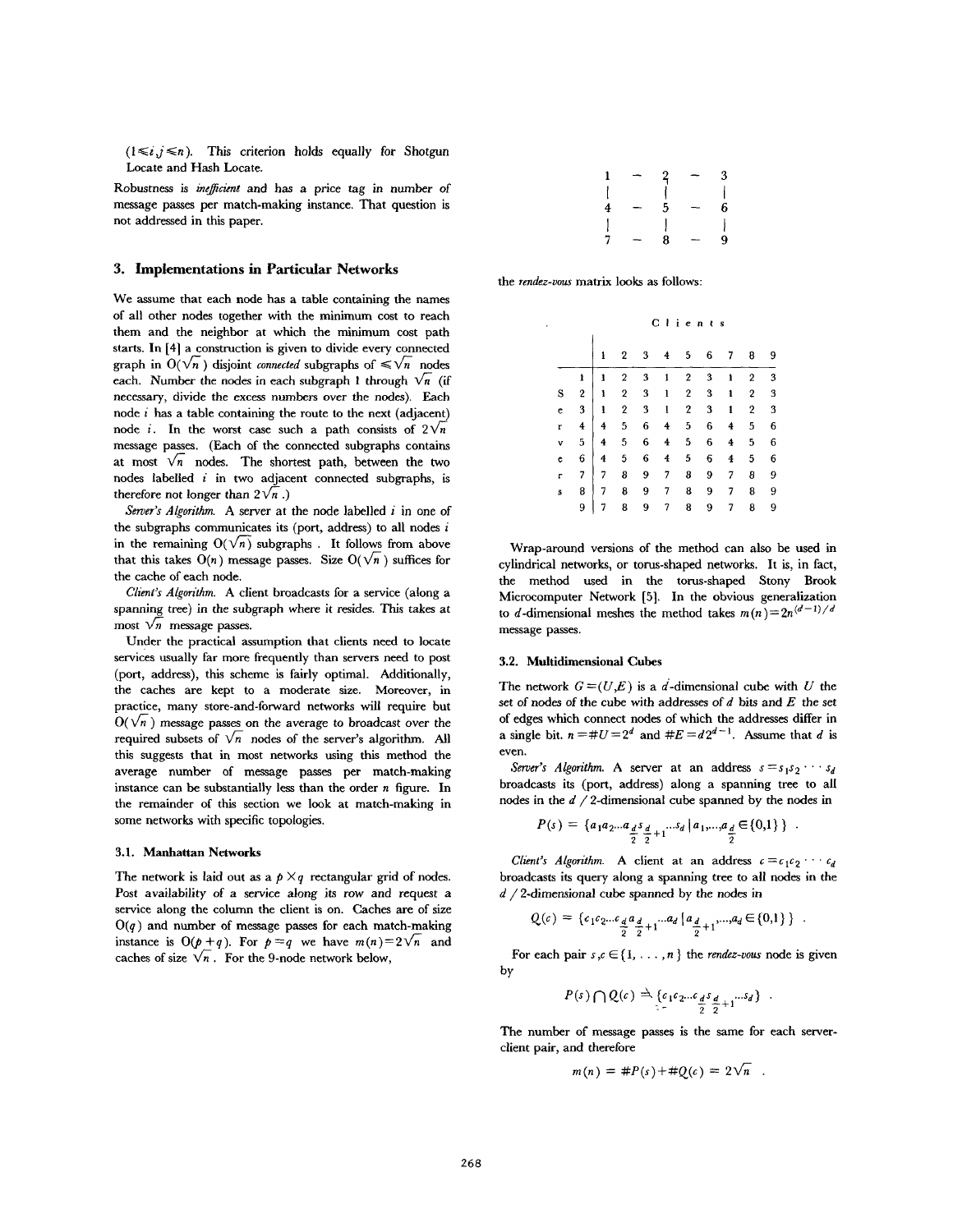The nodes need  $\sqrt{n}$  -size caches. Variants of the algorithm are obtained by splitting the corner address used in the algorithm not in the middle but in pieces of  $\epsilon d$  and  $(1-\epsilon)d$ bits. *Cf* Example 6. For instance, to adapt the method to take advantage of relative immobility of servers, to get lower average. Excessive clogging at intermediate nodes may be prevented by sending messages to a random address first, to be forwarded to their true destination second [12].

## **3.3. Fast Permutation Networks**

For various reasons [1] fast permutation networks like the *Cube-Connected Cycles* network are important interconnection patterns. An algorithm similar to that of the  $d$ -dimensional cube yields, appropriately tuned, for an  $n$ -node CCC network caches of size  $\sqrt{n}/\log n$  and  $m(n) \in O(\sqrt{n} \log n)$ .

# 3.4. Projective Plane Topology.

The projective plane  $PG(2, k)$  has  $n = k^2 + k + 1$  points and equally many lines. Each line consists of  $k + 1$  points and  $k + 1$  lines pass through each point. Each pair of lines has exactly one point in common. A server s posts its (port, address) to all nodes on an arbitrary line incident on its host node. A client  $c$  queries all nodes on an arbitrary line incident on its own host node. The common node of the two lines is the *rendez-vous* node. A ' n size cache for each node suffices. Since the nodes are symmetric, it is easy to see that

 $m(n) = #P(s) + #Q(c) = 2(k+1) \approx 2\sqrt{n}$ 

This combination of topology and algorithm is resistant to *failures* of lines, provided no point has all lines passing through it removed.

# 3.5. Hierarchical Networks

Local-area networks are often connected, by *gateway* nodes, to wide-area networks, which, in turn, may also be interconnected. Locating services and objects in such network hierarchies is bound to become an acute problem.

Service naming preferably should be resolved in a way which is machine-independent and network-address-independent. Consequently, ways will have to be found to locate services in very large networks of hierarchical structure. There, the truly distributed  $\sqrt{n}$  solutions to the locate problem are not acceptable any more. Fortunately, in network hierarchies, it can be expected that local traffic is most frequent: most message passing between communicating entities is intra-host communication; of the remaining inter-host communication, most will be confined to a local-area network, and so on, up the network hierarchy. For locate algorithms these statistics for the locality of communication can be used to advantage. When a client initiates a locate operation, the system first does a local locate at the lowest level of the network hierarchy (e.g., inside the client host). If this fails, a locate is carried out at the next level of the hierarchy, and this goes on until the top level is reached.

Assume that a level i network connects  $n_i$  level  $i-1$ . networks through  $n_i$  gateways, for each  $1 \le i \le k$  (or basic nodes, at the lowest level 0 for  $i = 1$ ). Assume also that the  $n_i$  gateway hosts compose a level i network with a topology which allows thrifty truly distributed match-making with  $2\sqrt{n}$  message passes per match, for all  $i\geq 1$ .

*Sewer's Algorithm.* A server posts its (port, address) by selecting  $\sqrt{n_i}$  gateways, connecting level  $i-1$  level networks in a level  $i$  network, at each level  $i$  of the hierarchy, on a path from its host node to the highest level network, to advertise their location.

*Client's Algorithm.* Similarly, at each level i on a path from its host node to the highest level network, a client's locate in a network of that level can be done in  $O(\sqrt{n_i})$  message passes.

This gives an average message pass complexity  $m(n) \in O(\sum_{i=1}^{k} \sqrt{n_i})$  for a hierarchical network with a total of  $n \leq \prod_{i=1}^k n_i$  nodes. Assuming that all  $n_i$ 's equal a fixed  $\alpha$ , the number of levels in the hierarchy is k, and the total number of nodes in the network is  $n = \alpha^k$  then the message pass complexity of the locate is  $m(n) \in O(k \sqrt{\alpha})$ . Therefore,

$$
m(n) \in \mathrm{O}(kn^{\frac{1}{2k}}) .
$$

Having the number  $k$  of levels in the hierarchy depend on  $n$ , the minimum value

$$
m(n) \in O(\log n)
$$

is reached for  $k = \frac{1}{2} \log n$ . This message pass complexity is much better than  $\Omega(\sqrt{n})$ , but the cache size towards the top of the hierarchy increases rapidly. Essentially, the cache of a node may need to hold as many (port, address)'s as there are nodes in the subtree it dominates. In some cases this can be avoided. For in a network hierarchy, as we have sketched, services are often exclusively accessed by local clients.

In the *Amoeba* distributed operating system, for instance, even the operating system itsself is accessed just like any other service [11]. "Operating System Service" is thus a local service, useful only to local clients. Clients on other hosts must use similar services, local to their host. *The Amoeba* system provides a way for services to restrict the availability of the service they offer to some local group of processes, the processes within the host where the service resides, the processes within the local-area network of the service, within the campus network, etc. This last model seems the most likely model for the interaction between clients and services. Nearly every service will be a local service in some sense, with only few services being truly global. Under these assumptions, the burden of the processing of locate postings and requests can be distributed more or less evenly over the hosts at each level of the network hierarchy. This is essentially the generalization presented later in the section on Hash Locate.

## 3.6. Existing Networks

Many wide-area computer networks are not completely designed at the outset but grow and change dynamically. Yet one can identify common characteristics.

• The network resembles an undirected tree with a core in which we can imagine the root, and with some additional edges thrown in. It appears that UUCPnet (the anarchistic network connecting most UNIX\* systems) has this form in the sense that the number of extra edges thrown in are not more than the the number of nodes in a spanning tree. The extra edges would typically occur between geographically near nodes.

<sup>\*</sup> UNIX is a trademark of Bell Laboratories.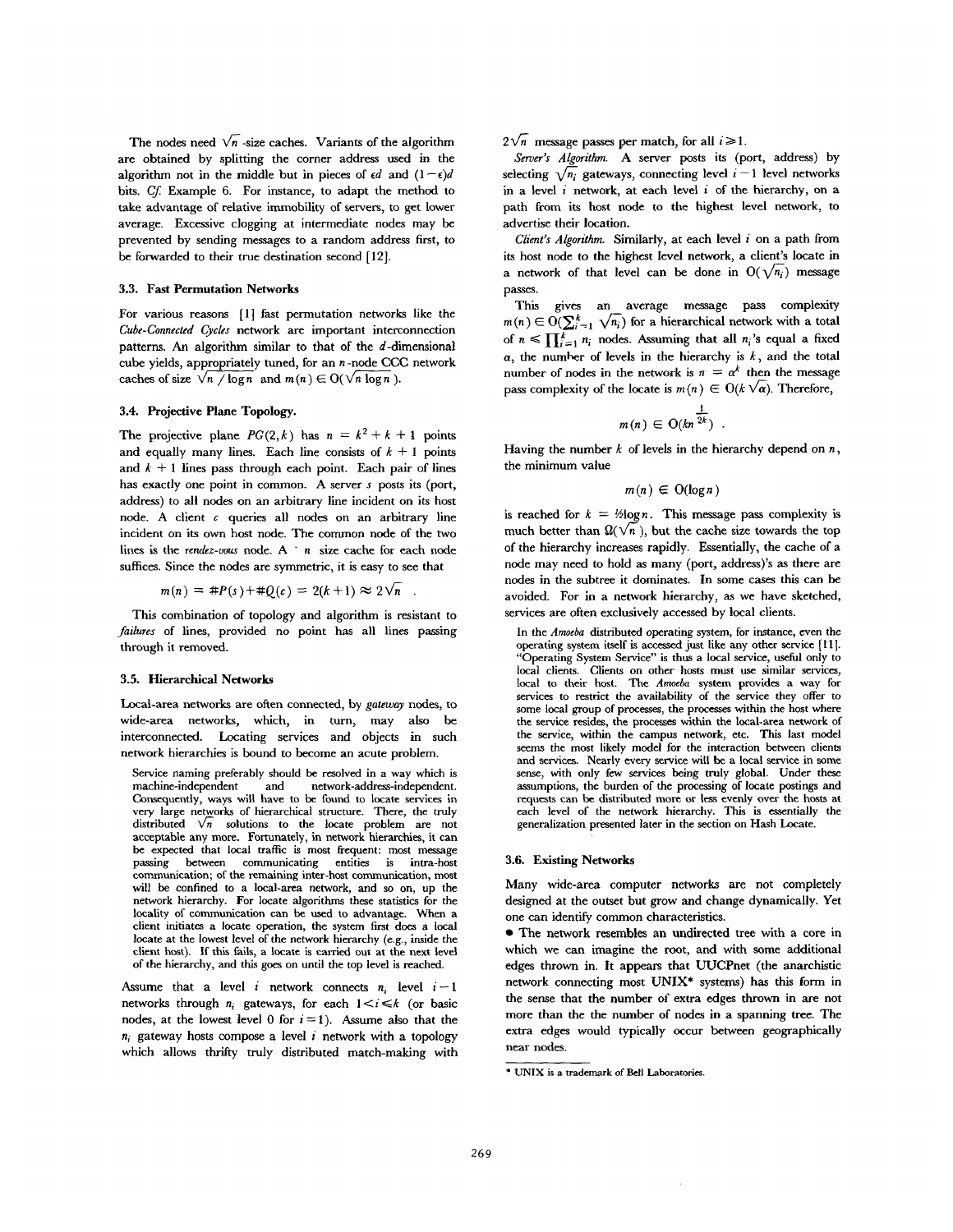• The degree of the nodes should not be to large. Ideally bounded by a constant. Yet nodes nearer to the core of the tree tend to be of higher degree. Compare *backbone* sites, *feeder* sites and *terminal* sites in UUCPnet. The hierarchy of the nodes towards the core is very pronounced as can be seen in the table. The degree of super-backbone sites like *ihnp4* is over 600, of backbone sites like *decvax* 40 and mcvax 45, and a feeder site like *sdcsvax* is 17. Terminal sites like *ace* have degree 1.

• The network is planar to a large extent. This reflects the geographical cost factor but also the tree aspect mentioned above. Thus, the ARPAnet, to a large extent predesigned, is approximately planar and even the chaotic UUCPnet is not too unplanar.

In the table below we have collected some statistics about the state of the known sites of UUCPnet at August 15, 1984. The total number of sites of UUCPnet is 1916 and of EUnet (European part) 153. The total number of edges in UUCPnet is 3848 and in EUnet 211. The degree of the nodes varies between the unlikely number 0 (one such node is appropriately named loyalist) and 641 (which is ihnp4, in real life AT&T in Naperville). In the table below we list the number of nodes having a given degree.

| #sites          | degree                  | $\#$ sites                                 | degree          |  |  |  |  |  |  |  |
|-----------------|-------------------------|--------------------------------------------|-----------------|--|--|--|--|--|--|--|
| $\overline{25}$ | 0                       | 3                                          | $\overline{25}$ |  |  |  |  |  |  |  |
| 840             | 1                       | 1                                          | 27              |  |  |  |  |  |  |  |
| 384             | $\overline{\mathbf{c}}$ | $\overline{\mathbf{c}}$                    | 28              |  |  |  |  |  |  |  |
| 207             | 3                       | $\frac{2}{2}$                              | 30              |  |  |  |  |  |  |  |
| 115             | $\overline{\mathbf{4}}$ |                                            | 32              |  |  |  |  |  |  |  |
| 83              | 5                       |                                            | 33              |  |  |  |  |  |  |  |
| 71              | 6                       | $\frac{1}{2}$                              | 34              |  |  |  |  |  |  |  |
| 32              | 7                       |                                            | 35              |  |  |  |  |  |  |  |
| 29              | 8                       | $\overline{\mathbf{c}}$                    | 36              |  |  |  |  |  |  |  |
| 11              | 9                       |                                            | 37              |  |  |  |  |  |  |  |
| 17              | 10                      |                                            | 38              |  |  |  |  |  |  |  |
| 5               | 11                      | $\frac{1}{1}$                              | 39              |  |  |  |  |  |  |  |
| 7               | 12                      | $\mathbf{1}$                               | 40              |  |  |  |  |  |  |  |
| 14              | 13                      | $\frac{1}{1}$                              | 42              |  |  |  |  |  |  |  |
| 10              | 14                      |                                            | 43              |  |  |  |  |  |  |  |
| 6               | 15                      | $\mathbf{1}$                               | 44              |  |  |  |  |  |  |  |
| 2               | 16                      | 3                                          | 45              |  |  |  |  |  |  |  |
| 2               | 17                      |                                            | 46              |  |  |  |  |  |  |  |
| 3               | 18                      | $\begin{array}{c} 1 \\ 1 \\ 1 \end{array}$ | 47              |  |  |  |  |  |  |  |
| 3               | 19                      |                                            | 52              |  |  |  |  |  |  |  |
| 3               | 20                      | $\overline{\mathbf{c}}$                    | 63              |  |  |  |  |  |  |  |
| 3               | 21                      | $\mathbf{1}$                               | 70              |  |  |  |  |  |  |  |
| 4               | 22                      | $\frac{1}{1}$                              | 471             |  |  |  |  |  |  |  |
| 3               | 23                      |                                            | 641             |  |  |  |  |  |  |  |
| 3               | 24                      |                                            |                 |  |  |  |  |  |  |  |
| Table           |                         |                                            |                 |  |  |  |  |  |  |  |

Let us consider trees as described above. The number of nodes in the balanced tree is  $n$ , the number of levels is  $l$ with the root at level  $l$  and the leaves at level  $0$ , and the degree of nodes at the *i*-th level is  $d(i)$ . Then a 'factorial' relation holds:

$$
d(l) d(l-1) \cdots d(1) = n
$$

Setting  $d(l) = cl^{1+\epsilon}$ , for constants  $c, \epsilon > 0$ , yields  $c^{l}(l!)^{\tilde{1}+\epsilon} = n$ . By Stirling's approximation, we get after some calculation:

$$
l \sim \frac{\log n}{(1+\epsilon)\log\log n}
$$

If the exponent  $1+\epsilon$  in the expression for  $d(m)$  is doubled then the depth of the tree is halved for the same number of nodes.

Setting  $d(l) = c 2^{\epsilon l}$ , for constants  $c \in \epsilon > 0$  yields:

$$
n = c^l 2^{\sum_{i=1}^l \epsilon i} = c^l 2^{\frac{\epsilon}{2}l^2}
$$

Therefore,

$$
l = \frac{\sqrt{\log^2 c + 2\epsilon \log n}}{\epsilon} - \log c
$$

(The logarithms have base 2.) If  $\epsilon$  is quadrupled then the depth of the tree is halved for the same number of nodes.

The strategy in such trees can be simple: all services advertise at the path leading to the root of the tree, and similarly the clients request services on the path to the root of the tree. Then the average number of message passes used for each match-making instance, is  $m(n) \in O(l)$ . The cache at each node needs to be of the order of the number of elements in the subtree of which it is the root. For smaller caches the older and less used entries can be discarded in favour of new ones, leading to a Lighthouse Locate like algorithm (see below). It may seem that such large caches are unrealistic and that, anyway, in distributed networks all nodes should be symmetric. However, even in a genuinely distributed and anarchistically growing network as UUCPnet a hierarchy of nodes develops according to the node degree (number of links with other nodes in the network). This points to the fact that nodes higher in the hierarchy must dedicate more computing power and memory to running the network. Hence it is not unrealistic to have the cache size increase for nodes higher in the hierarchy.

## 4. Lighthouse Locate

We imagine the processors as discrete coordinate points in the 2-dimensional Euclidean plane grid spanned by  $(\epsilon,0)$  and  $(0, \epsilon)$ . The number of servers satisfying a particular port in an  $n$ -element region of the grid has expected value  $sn$  for some fixed constant  $s > 0$ .

*Server's Algorithm.* Each server sends out a random direction beam of length  $l$  every  $\delta$  time units. Each trail left by such a beam disappears after  $d$  time units. That is, a node discards a (port, address) posting after  $d$  time units. Assume that the time for a message to run through a path of length  $l$  is so small in relation to  $d$  that the trail appears and disappears instantaneously.

*Client's Algorithm.* To locate a server, the client beams a request in a random direction at regular intervals. Originally, the length of the beam is  $l$  and the intervals are  $\delta$ . After  $e$ unsuccessful trials, the client increases its effort by doubling the length of the inquiry beam and the intervals between them  $(l \leftarrow 2l \& \delta \leftarrow 2\delta)$ . And so on.

Another possibility is to govern the length of the locate beam (and its duration) by the sequence

 $12131214121312151213121412131216121312 \cdots$